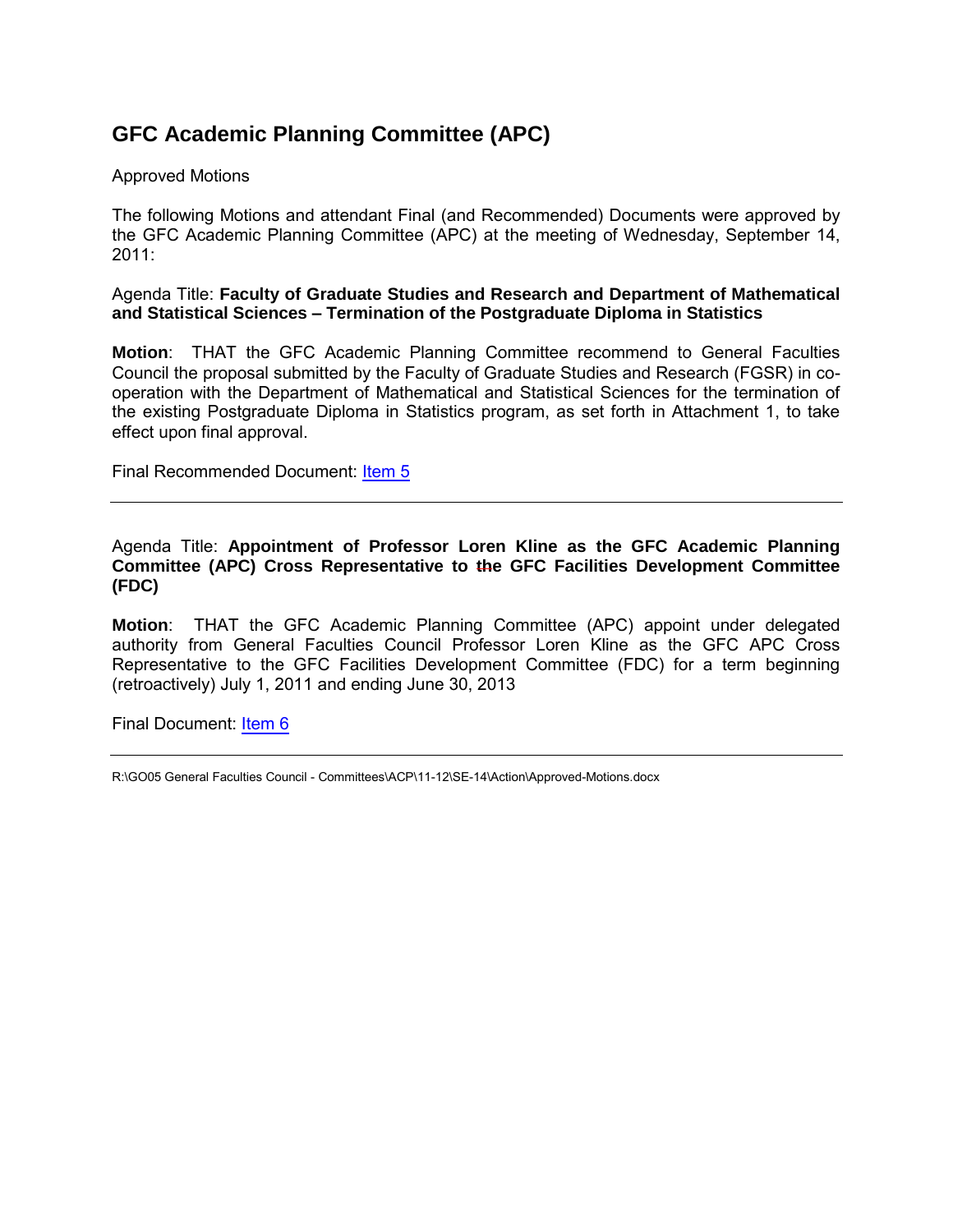<span id="page-1-0"></span>

FINAL Item No. 5

# **OUTLINE OF ISSUE**

### Agenda Title: **Faculty of Graduate Studies and Research and Department of Mathematical and Statistical Sciences – Termination of the Postgraduate Diploma in Statistics**

**Motion**: THAT the GFC Academic Planning Committee recommend to General Faculties Council the proposal submitted by the Faculty of Graduate Studies and Research (FGSR) in co-operation with the Department of Mathematical and Statistical Sciences for the termination of the existing Postgraduate Diploma in Statistics program, as set forth in Attachment 1, to take effect upon final approval.

#### **Item**

| <b>Action Requested</b> | $\Box$ Approval $\boxtimes$ Recommendation $\Box$ Discussion/Advice $\Box$ Information                                                                                      |
|-------------------------|-----------------------------------------------------------------------------------------------------------------------------------------------------------------------------|
| Proposed by             | Thomas Hillen, Professor, Department of Mathematical and Statistical<br>Sciences                                                                                            |
| <b>Presenters</b>       | Mazi Shirvani, Dean, Faculty of Graduate Studies and Research<br>(FGSR); and Thomas Hillen, Professor, Department of Mathematical and<br><b>Statistical Sciences</b>        |
| Subject                 | To recommend the termination of the existing academic program of the<br>Postgraduate Diploma in Mathematics (Department of Mathematical and<br><b>Statistical Sciences)</b> |

#### **Details**

| Responsibility                                  | Provost and Vice-President (Academic)                                                                                                                                                                                                                                                                                                                                                                                                                                                                                                                                                                                                                                                                                                                                                                                                                                                                                                                                                                    |
|-------------------------------------------------|----------------------------------------------------------------------------------------------------------------------------------------------------------------------------------------------------------------------------------------------------------------------------------------------------------------------------------------------------------------------------------------------------------------------------------------------------------------------------------------------------------------------------------------------------------------------------------------------------------------------------------------------------------------------------------------------------------------------------------------------------------------------------------------------------------------------------------------------------------------------------------------------------------------------------------------------------------------------------------------------------------|
| The Purpose of the Proposal is                  | To terminate the existing Postgraduate Diploma in Statistics program.                                                                                                                                                                                                                                                                                                                                                                                                                                                                                                                                                                                                                                                                                                                                                                                                                                                                                                                                    |
| (please be specific)                            |                                                                                                                                                                                                                                                                                                                                                                                                                                                                                                                                                                                                                                                                                                                                                                                                                                                                                                                                                                                                          |
| The Impact of the Proposal is                   | Negligible; the enrolment in the above-noted postgraduate diploma is<br>very low and, so far, no student has finished this program. Furthermore,<br>the Department of Mathematical and Statistical Sciences has made<br>changes to the existing course-based Master of Science (MSc) degree in<br>Statistics which enables students to finish the course-based MSc degree<br>within one year. The course-based MSc program can be used for<br>accreditation as an Associate Statistician by the Statistical Society of<br>Canada. This is an important qualification which opens attractive job<br>opportunities to University of Alberta students. The Postgraduate<br>Diploma in Statistics is a one-year program in statistics, as well;<br>however, it does not lead to an accreditation by the Statistical Society.<br>As noted, the option of a one-year program in Statistics is now covered<br>through the aforementioned course-based MSc program, and the<br>Postgraduate Diploma is obsolete. |
| Replaces/Revises (eg, policies,<br>resolutions) | Termination of an existing academic program.                                                                                                                                                                                                                                                                                                                                                                                                                                                                                                                                                                                                                                                                                                                                                                                                                                                                                                                                                             |
| Timeline/Implementation Date                    | To take effect upon final approval.                                                                                                                                                                                                                                                                                                                                                                                                                                                                                                                                                                                                                                                                                                                                                                                                                                                                                                                                                                      |
| <b>Estimated Cost</b>                           | N/A                                                                                                                                                                                                                                                                                                                                                                                                                                                                                                                                                                                                                                                                                                                                                                                                                                                                                                                                                                                                      |
| Sources of Funding                              | N/A                                                                                                                                                                                                                                                                                                                                                                                                                                                                                                                                                                                                                                                                                                                                                                                                                                                                                                                                                                                                      |
| <b>Notes</b>                                    | The deletion of the entrance and program requirements are set out in the<br>draft University Calendar copy associated with this recommendation to<br>terminate the above-noted program of study-this information is<br>described in Appendix B to the (attached) proposal.                                                                                                                                                                                                                                                                                                                                                                                                                                                                                                                                                                                                                                                                                                                               |

### **Alignment/Compliance**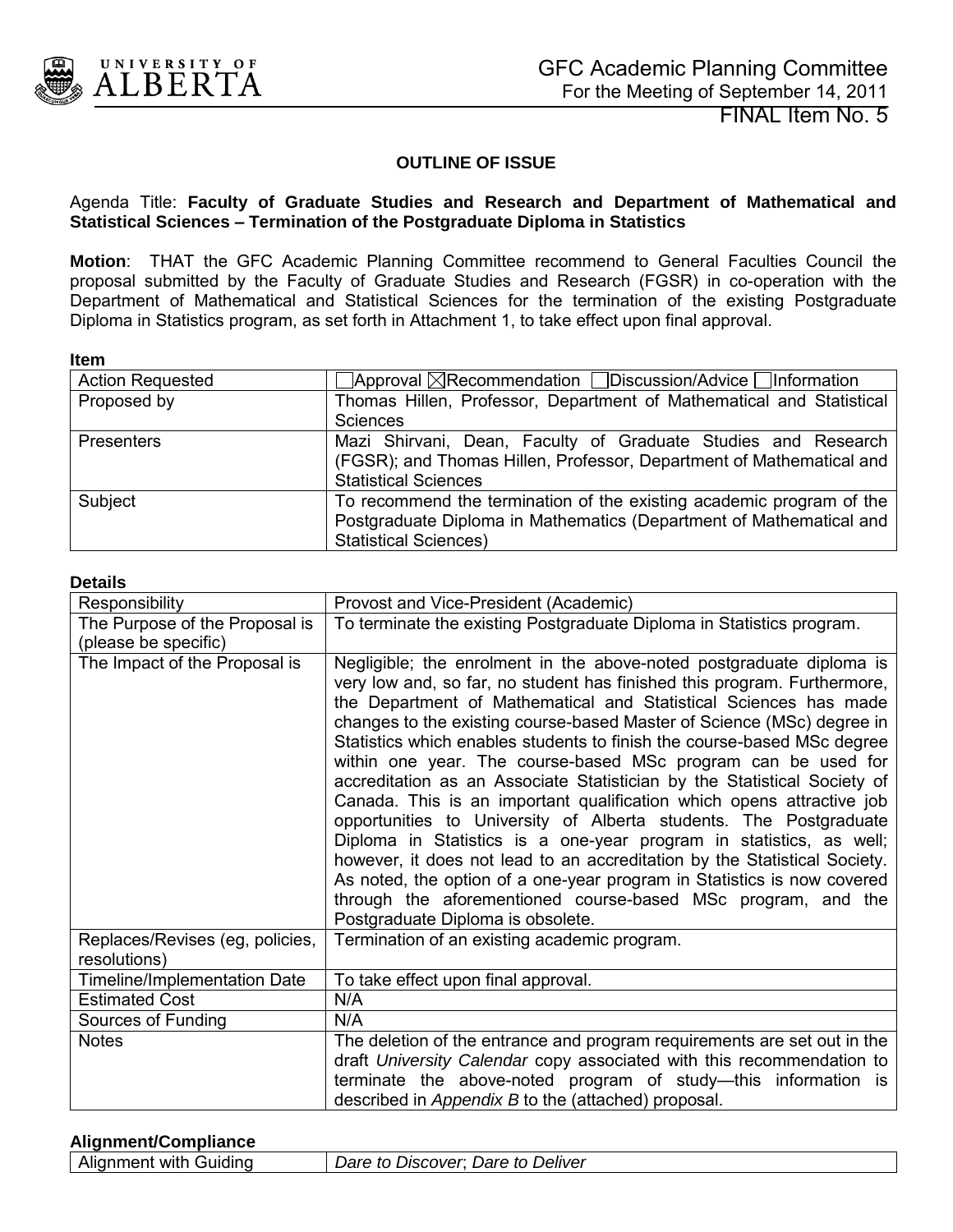

| <b>Documents</b>              |                                                                          |
|-------------------------------|--------------------------------------------------------------------------|
| Compliance with Legislation,  | 1. Post-Secondary Learning Act (PSLA): The PSLA gives GFC                |
| Policy and/or Procedure       | responsibility, subject to the authority of the Board of Governors, over |
| Relevant to the Proposal      | academic affairs (Section 26(1)). Section 26(1)(b) provides that GFC     |
| (please quote legislation and | consider and make decisions on the reports of the Faculty Councils at to |
| include identifying section   | the programs of study in the Faculties. GFC has thus established an      |
| numbers)                      | Academic Planning Committee (GFC APC), as set out in the                 |
|                               | Committee's GFC-approved Bylaws.                                         |
|                               |                                                                          |
|                               | 2. GFC Academic Planning Committee's (APC's) Terms of                    |
|                               | <b>Reference:</b> According to GFC APC's Terms of Reference (Section     |
|                               | 3.8.b), the Committee is "[t]o recommend to GFC on the termination of    |
|                               | academic programs at the University of Alberta or those administered in  |
|                               | cooperation with other post-secondary institutions."                     |

## **Routing** (Include meeting dates)

| <b>Consultative Route</b>                                | Vice-Provost (Academic Programs);                                                                                                                                                                                                                                                                                                     |
|----------------------------------------------------------|---------------------------------------------------------------------------------------------------------------------------------------------------------------------------------------------------------------------------------------------------------------------------------------------------------------------------------------|
| (parties who have seen the                               | Portfolio Initiatives Manager, Office of the Provost and Vice-President                                                                                                                                                                                                                                                               |
| proposal and in what capacity)                           | (Academic)                                                                                                                                                                                                                                                                                                                            |
| Approval Route (Governance)<br>(including meeting dates) | Mathematical and Statistical Sciences Department Council – for<br>recommendation;<br>Faculty of Graduate Studies and Research Council (April 20, 2011) - for<br>recommendation;<br>GFC Academic Planning Committee (September 14, 2011) – for<br>recommendation;<br>General Faculties Council (October 31, 2011) – for final approval |
| <b>Final Approver</b>                                    | <b>General Faculties Council</b>                                                                                                                                                                                                                                                                                                      |

### Attachments:

1. Attachment 1 (pages 1 – 3): Proposal for the Termination of the Postgraduate Diploma in Statistics Program

*Prepared by:* René Poliquin, Professor and Vice-Dean, Faculty of Graduate Studies and Research (FGSR), [rene.poliquin@ualberta.ca](mailto:rene.poliquin@ualberta.ca)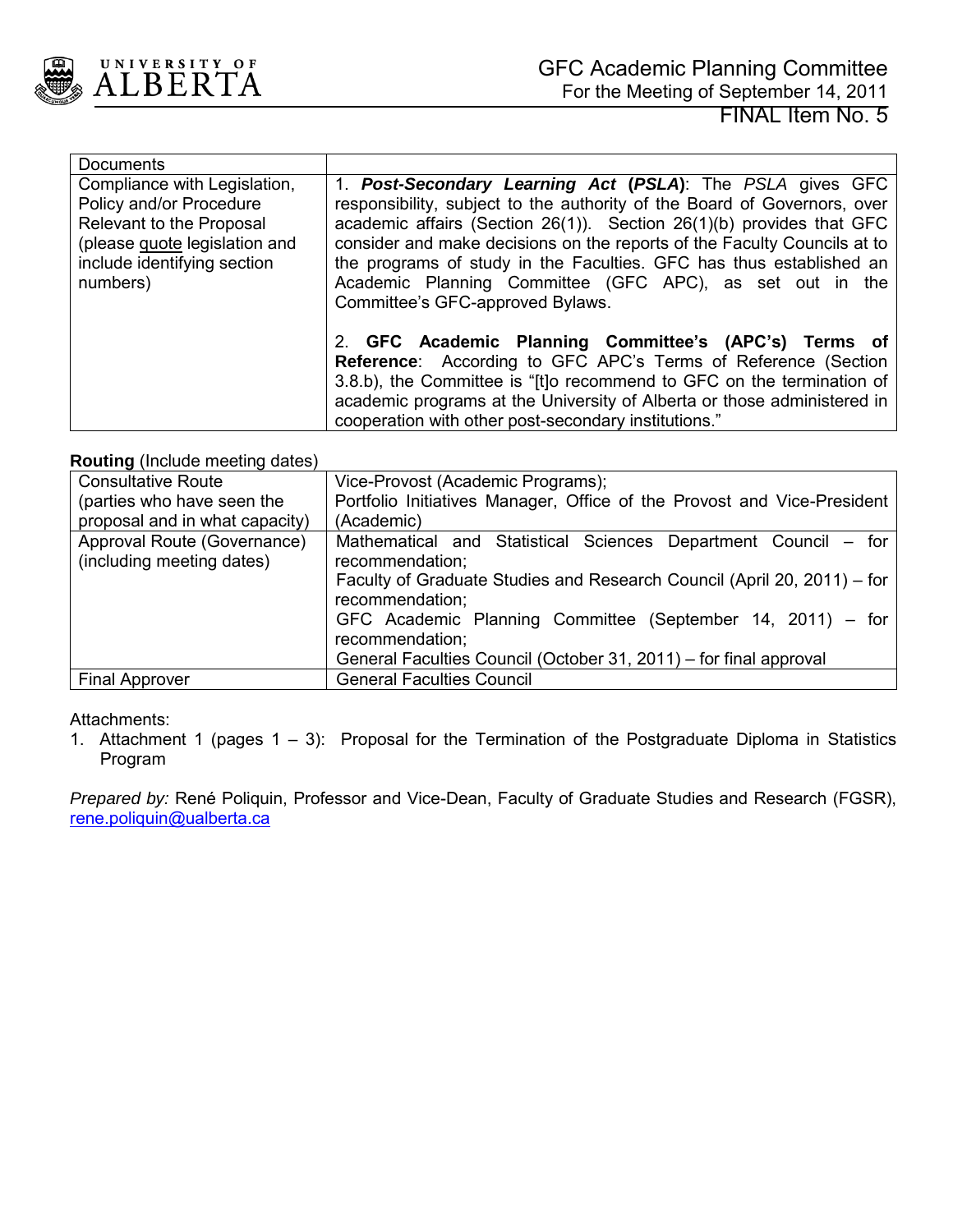



# **Program Approval Template A**

Program changes are essential to program viability and maintenance of program quality and service to both the student and society. They flow from institutional vigilance and continued review of the needs of society and students. They are also carefully monitored for quality through established institutional processes (see *Quality Assurance at Alberta's Universities*).

This template is a common form that will be used for central vetting and approval at Alberta's public universities, and then submitted to Alberta Advanced Education for approval, in some cases after consultation with the Campus Alberta Quality Council (CAQC). Both reserve the right to ask for further information or clarification. (Note that individual universities have been permitted to develop their own version of the Template, which may list additional questions after the set of common ones.).

This Template applies to

- $\Box$  Program requirement FLE (full-load equivalents) and load weight changes above 5%
- Major/specialization title changes (eg, History to Historical Studies)
- $\Box$  Minor degree title changes (eg, BSc Nutrition to BSc Nutritional Science)
- $\Box$  Short-term suspensions (note: add an enrolment projection table)
- **X** *Terminations (note: add an enrolment projection table)*
- $\Box$  For-credit certificate and diploma changes

#### **Basic Information**

- 1. Title of the program: **Postgraduate Diploma in Statistics**
- **2.** Proposed start date: **N/A**
- 3. Length of the program (years): **one**
- 4. University and academic unit: **University of Alberta, Department of Mathematical and Statistical Sciences**
- 5. Collaborating partners at other institutions: **N/A**
- 6. Contact person, with telephone number and e-mail address: **Thomas Hillen, 2-3395, [thillen@ualberta.ca](mailto:thillen@ualberta.ca)**
- **7.** Completed/proposed approval path: **Approved by the graduate committee and by the department council of the Department of Mathematical and Statistical Sciences**
- 8. Attach proposed program and course University Calendar changes and other supporting documentation.

*Section 205.38.5 from the University Calendar is shown on the next page.* 

### **Program Impact and Rationale**

- 9. Describe the nature of the change.
- *Terminate the postgraduate diploma in Statistics.*
- 10. What is the rationale for the proposed change?

*As seen under item 11, the enrolment in the postgraduate diploma is very low, and so far no student finished this program. Furthermore, the Department of Mathematical and Statistical Sciences has made changes to the existing course based MSc degree in Statistics, which enables students to finish the course based MSc degree within one year. The course based MSc program can be used for an accreditation as Associate Statistician by the Statistical Society of Canada. This is an important qualification, which opens attractive job opportunities to our students. The postgraduate diploma in statistics is a one-year program in statistics as well; however, it does not lead to an accreditation by the Statistical Society. The option of a one-year program in Statistics is now covered through the course based MSc program and the postgraduate diploma is obsolete.* 

11. Provide the expected enrolment (or other) impact on the academic unit(s) offering the program and other affected units if applicable. Include current enrolment.

*The current enrolment is 0. Since it's instalment in 1999 we had a total of eight students enrolled in this program. None of these students has finished the program. We expect no enrolment in the future.* 

- *12.* Do you anticipate an enrolment (or other) impact on programs at other institutions or regulatory bodies? Describe any consultations that have occurred with other institutions and professional organizations. *The Statistical Society of Canada has approved our course based MSc program for accreditation to Associate*
- *Statistician. The postgraduate diploma is not approved by the Statistical Society of Canada. 13.* Are there any resource implications (budget, information technology (IT), library (Library Impact Statement),
- laboratory, space, student services, administrative services (eg, Registrar's Office), as applicable) for the proposed change? If so, please provide detail and evidence of consultation with affected unit(s) and/or appropriate University officers/committees.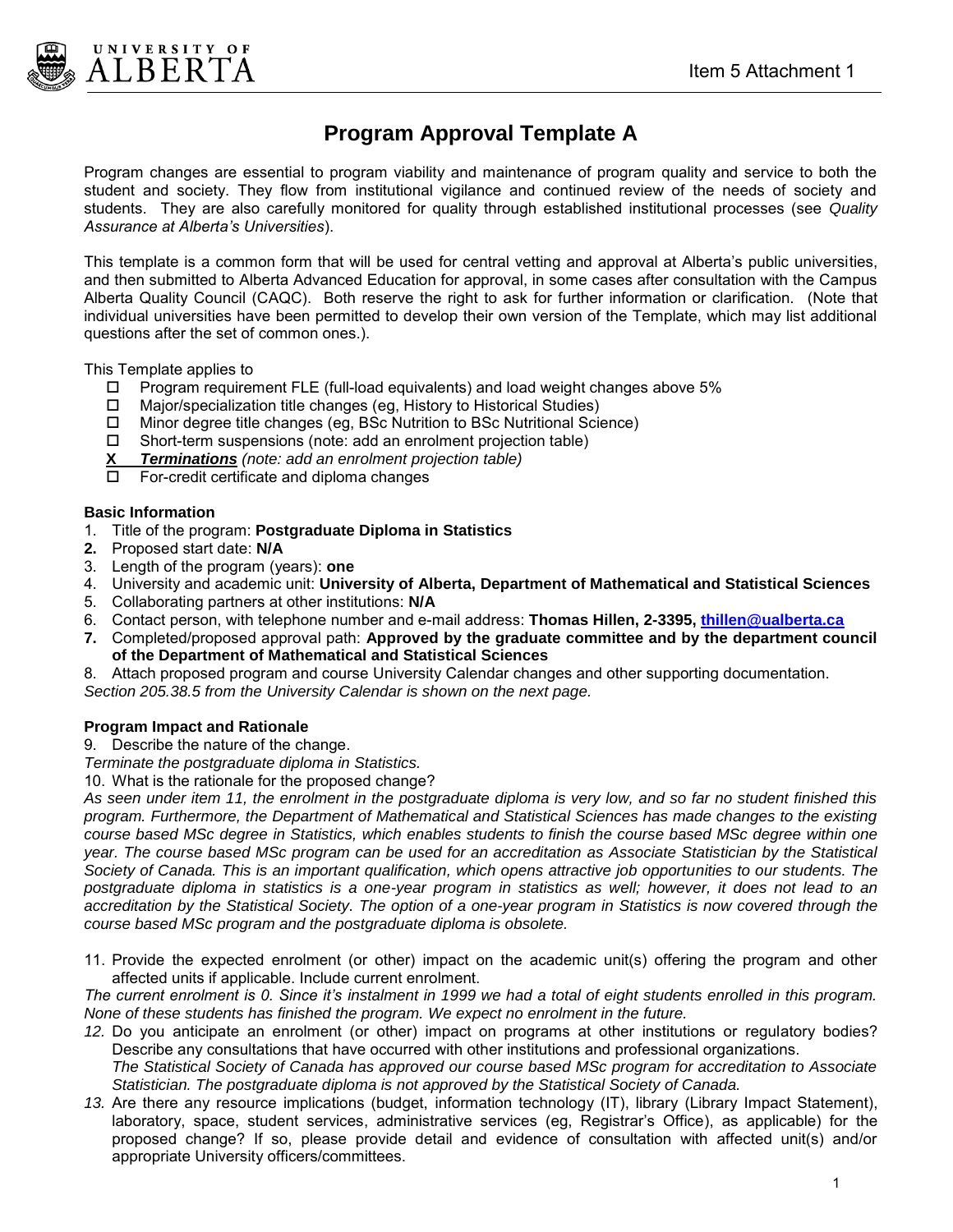*There are no extra courses for this program and there are no faculty members who are specifically hired for this program.* 

| <b>Proposed Enrolment</b>                   | 2007-08        | 2008-09 | 2009-10      | 2010-11      | <b>Annual</b><br>Ongoing |
|---------------------------------------------|----------------|---------|--------------|--------------|--------------------------|
| • Total Full-Time head count                | 0              | 0       | $\mathbf{0}$ | $\mathbf{0}$ | 0                        |
| • Full-Time Year 1                          |                |         |              |              |                          |
| • Full-Time Year 2                          |                |         |              |              |                          |
| • Full-Time Year 3                          |                |         |              |              |                          |
| • Full-Time Year 4                          |                |         |              |              |                          |
| • Total Part-Time head count                | $\overline{2}$ |         | 0            | 0            | 0                        |
| • Part-Time Year 1                          | 2              |         |              |              |                          |
| • Part-Time Year 2                          |                |         |              |              |                          |
| • Part-Time Year 3                          |                |         |              |              |                          |
| • Part-Time Year 4                          |                |         |              |              |                          |
| • Total Work Experience hc                  | 0              | 0       | 0            | 0            | 0                        |
| • Work Experience Year 1                    |                |         |              |              |                          |
| • Work Experience Year 2                    |                |         |              |              |                          |
| • Work Experience Year 3                    |                |         |              |              |                          |
| • Work Experience Year 4                    |                |         |              |              |                          |
| • Total FLE                                 | 0              | 0       | 0            | 0            | 0                        |
| • FLE Year 1                                |                |         |              |              |                          |
| • FLE Year 2                                |                |         |              |              |                          |
| • FLE Year 3                                |                |         |              |              |                          |
| • FLE Year 4                                |                |         |              |              |                          |
| • Anticipated Number of<br><b>Graduates</b> |                |         |              |              |                          |

# **Appendix A–Enrolment Table**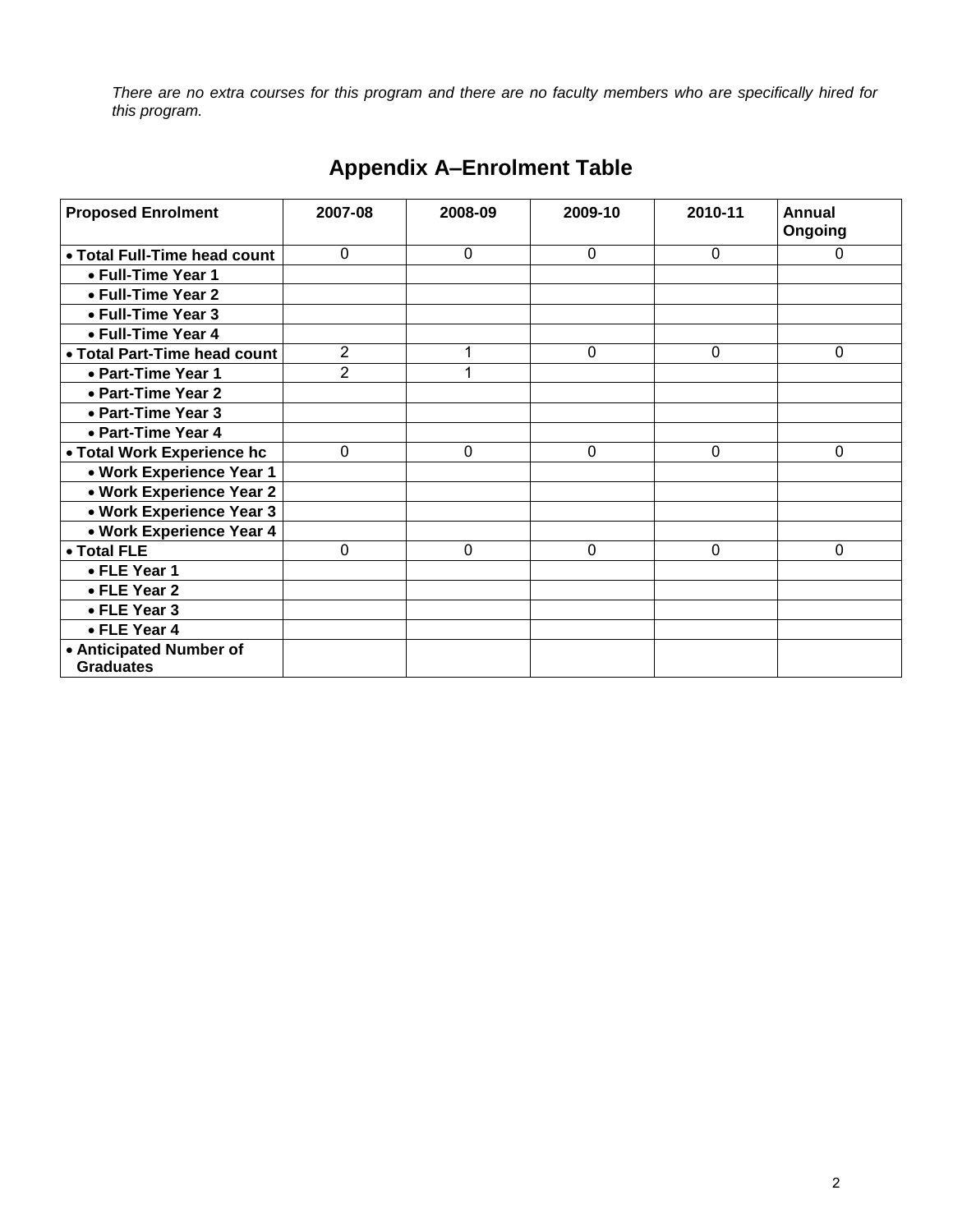# **Appendix B –Calendar Changes**

| <b>Current</b>                                                                                                                                                                                                                                                                                                                                                                                                                                                                                                                                                                                                                                                                                                                                                                                                                                                                                                                                                                                                                                                                      | <b>Proposed</b>                                                                                                                                                                                                                                                                                                                                                                                                                                                                                                                                                     |
|-------------------------------------------------------------------------------------------------------------------------------------------------------------------------------------------------------------------------------------------------------------------------------------------------------------------------------------------------------------------------------------------------------------------------------------------------------------------------------------------------------------------------------------------------------------------------------------------------------------------------------------------------------------------------------------------------------------------------------------------------------------------------------------------------------------------------------------------------------------------------------------------------------------------------------------------------------------------------------------------------------------------------------------------------------------------------------------|---------------------------------------------------------------------------------------------------------------------------------------------------------------------------------------------------------------------------------------------------------------------------------------------------------------------------------------------------------------------------------------------------------------------------------------------------------------------------------------------------------------------------------------------------------------------|
| 205.39 Mathematical and Statistical Sciences                                                                                                                                                                                                                                                                                                                                                                                                                                                                                                                                                                                                                                                                                                                                                                                                                                                                                                                                                                                                                                        | <b>205.39 Mathematical and Statistical Sciences</b>                                                                                                                                                                                                                                                                                                                                                                                                                                                                                                                 |
| 205.39.1 General Information                                                                                                                                                                                                                                                                                                                                                                                                                                                                                                                                                                                                                                                                                                                                                                                                                                                                                                                                                                                                                                                        | 205.39.1 General Information                                                                                                                                                                                                                                                                                                                                                                                                                                                                                                                                        |
| The Department of Mathematical and Statistical Sciences<br>offers graduate programs leading to the degree of Master of<br>Science and Doctor of Philosophy in a number of fields in<br>the general areas of pure mathematics, applied mathematics,<br>mathematical finance, mathematical physics, statistics,<br>statistical<br>machine<br>biostatistics,<br>and<br>learning.<br><b>The</b><br>Department also offers a Postgraduate Diploma in Statistics<br>for applicants who wish to take a recognized package of<br>courses with a view to increasing their mastery of an<br>accreditation in Statistics.<br>Prospective graduate students should consult the Graduate<br>Chair with regard to facilities available and the background<br>required for the field in which they are particularly<br>interested.                                                                                                                                                                                                                                                                 | The Department of Mathematical and Statistical Sciences<br>offers graduate programs leading to the degree of Master of<br>Science and Doctor of Philosophy in a number of fields in<br>the general areas of pure mathematics, applied mathematics,<br>mathematical finance, mathematical physics, statistics,<br>biostatistics, and statistical machine learning. Prospective<br>graduate students should consult the Graduate Chair with<br>regard to facilities available and the background required for<br>the field in which they are particularly interested. |
|                                                                                                                                                                                                                                                                                                                                                                                                                                                                                                                                                                                                                                                                                                                                                                                                                                                                                                                                                                                                                                                                                     |                                                                                                                                                                                                                                                                                                                                                                                                                                                                                                                                                                     |
|                                                                                                                                                                                                                                                                                                                                                                                                                                                                                                                                                                                                                                                                                                                                                                                                                                                                                                                                                                                                                                                                                     |                                                                                                                                                                                                                                                                                                                                                                                                                                                                                                                                                                     |
| 205.39.5 The Postgraduate Diploma in Statistics                                                                                                                                                                                                                                                                                                                                                                                                                                                                                                                                                                                                                                                                                                                                                                                                                                                                                                                                                                                                                                     |                                                                                                                                                                                                                                                                                                                                                                                                                                                                                                                                                                     |
| <b>Entrance Requirements</b><br>A four-year undergraduate degree from the University of<br>Alberta with a grade point average of 3.0 in the work of the<br>final two years, or the equivalent qualification from another<br>institution.<br><b>Program Requirements</b><br>The Postgraduate Diploma in Statistics requires the<br>successful completion of OE21 statistics courses from the<br>Department of Mathematical and Statistical Sciences. At<br>least OE12 must be at the 500 level or higher; any<br>remaining courses must be at the 400 level or higher. Any<br>courses taken at the 300 level or any courses other than<br>Statistics courses that may need to be taken in order to<br>acquire the appropriate background, may not be counted<br>toward the Diploma. The selection of courses must be<br>approved by the Graduate Committee of the-<br>Department of Mathematical and Statistical Sciences. There<br>is no residence requirement.<br>Length of Program<br>The Postgraduate Diploma must be completed within four<br>years from the time of admission. | (DELETE PROGRAM)                                                                                                                                                                                                                                                                                                                                                                                                                                                                                                                                                    |
| $\overline{\cdots}$<br>205.39.6 Programs in mathematical Finance                                                                                                                                                                                                                                                                                                                                                                                                                                                                                                                                                                                                                                                                                                                                                                                                                                                                                                                                                                                                                    | 205.39.5 Programs in mathematical Finance                                                                                                                                                                                                                                                                                                                                                                                                                                                                                                                           |
| 205.39.7 Graduate Courses                                                                                                                                                                                                                                                                                                                                                                                                                                                                                                                                                                                                                                                                                                                                                                                                                                                                                                                                                                                                                                                           | 205.39.6 Graduate Courses                                                                                                                                                                                                                                                                                                                                                                                                                                                                                                                                           |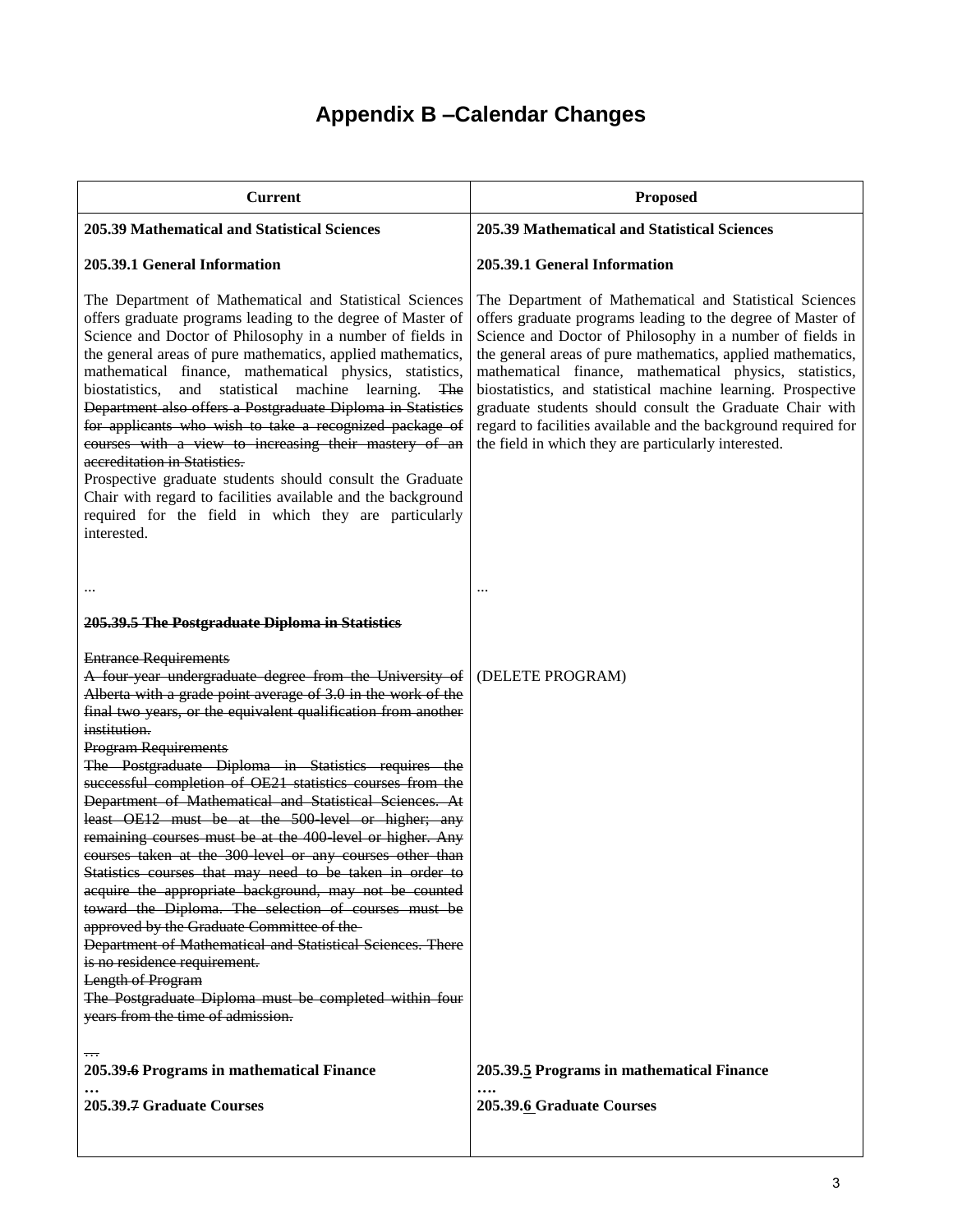<span id="page-6-0"></span>

FINAL Item No. 6

# **OUTLINE OF ISSUE**

### Agenda Title: **Appointment of Professor Loren Kline as the GFC Academic Planning Committee (APC) Cross Representative to the GFC Facilities Development Committee (FDC)**

**Motion**: THAT the GFC Academic Planning Committee (APC) appoint under delegated authority from General Faculties Council Professor Loren Kline as the GFC APC Cross Representative to the GFC Facilities Development Committee (FDC) for a term beginning (retroactively) July 1, 2011 and ending June 30, 2013.

#### **Item**

| <b>Action Requested</b> | $\boxtimes$ Approval Recommendation Discussion/Advice Information |
|-------------------------|-------------------------------------------------------------------|
| Proposed by             | Garry Bodnar, Coordinator, GFC Academic Planning Committee (APC)  |
| Presenter               | Garry Bodnar, Coordinator, GFC APC                                |
| Subject                 | Appointment of the GFC APC Cross Representative to the GFC FDC    |

#### **Details**

| Responsibility                                         | Provost and Vice-President (Academic)                                                                                                                                                     |
|--------------------------------------------------------|-------------------------------------------------------------------------------------------------------------------------------------------------------------------------------------------|
| The Purpose of the Proposal is<br>(please be specific) | To appoint the GFC APC Cross Representative to the GFC FDC.                                                                                                                               |
| The Impact of the Proposal is                          | See 'Purpose'.                                                                                                                                                                            |
| Replaces/Revises (eg, policies,<br>resolutions)        | N/A                                                                                                                                                                                       |
| Timeline/Implementation Date                           | July 1, 2011 (retroactively).                                                                                                                                                             |
| <b>Estimated Cost</b>                                  | N/A                                                                                                                                                                                       |
| Sources of Funding                                     | N/A                                                                                                                                                                                       |
| <b>Notes</b>                                           | Professor Loren Kline has previously served as GFC APC's Cross<br>Representative to the GFC FDC. He is agreeable to serve in this role for<br>the 2011-2012 and 2012-2013 Academic Years. |

#### **Alignment/Compliance**

| Alignment with Guiding        | Dare to Discover - Transformative Organization and Support:              |
|-------------------------------|--------------------------------------------------------------------------|
| <b>Documents</b>              | "7. Promote administrative effectiveness and good governance by          |
|                               | improving communication among units, enhancing<br>collaboration,         |
|                               | implementing transformative ideas, and revising organizational           |
|                               | structures."                                                             |
| Compliance with Legislation,  | 1. Post-Secondary Learning Act (PSLA): The PSLA gives GFC                |
| Policy and/or Procedure       | responsibility, subject to the authority of the Board of Governors, over |
| Relevant to the Proposal      | academic affairs (Section 26(1)).                                        |
| (please quote legislation and |                                                                          |
| include identifying section   | 2. GFC Academic Planning Committee Terms of Reference: "APC              |
| numbers)                      | shall appoint one of its elected faculty members as a cross-             |
|                               | representative to the FDC." (2. Composition of the Committee)            |

#### **Routing** (Include meeting dates)

| $1.1$ and $1.11$ and $1.11$ and $1.11$ and $1.11$ and $1.11$ and $1.11$ and $1.11$ and $1.11$ and $1.11$ and $1.11$ and $1.11$ and $1.11$ and $1.11$ and $1.11$ and $1.11$ and $1.11$ and $1.11$ and $1.11$ and $1.11$ and $1$ |                                                                    |
|--------------------------------------------------------------------------------------------------------------------------------------------------------------------------------------------------------------------------------|--------------------------------------------------------------------|
| <b>Consultative Route</b>                                                                                                                                                                                                      | Provost and Vice-President (Academic) and Chair, GFC APC (advice); |
| (parties who have seen the                                                                                                                                                                                                     | Professor L Kline (consultation)                                   |
| proposal and in what capacity)                                                                                                                                                                                                 |                                                                    |
| Approval Route (Governance)                                                                                                                                                                                                    | GFC Academic Planning Committee (September 14, 2011) – for final   |
| (including meeting dates)                                                                                                                                                                                                      | approval                                                           |